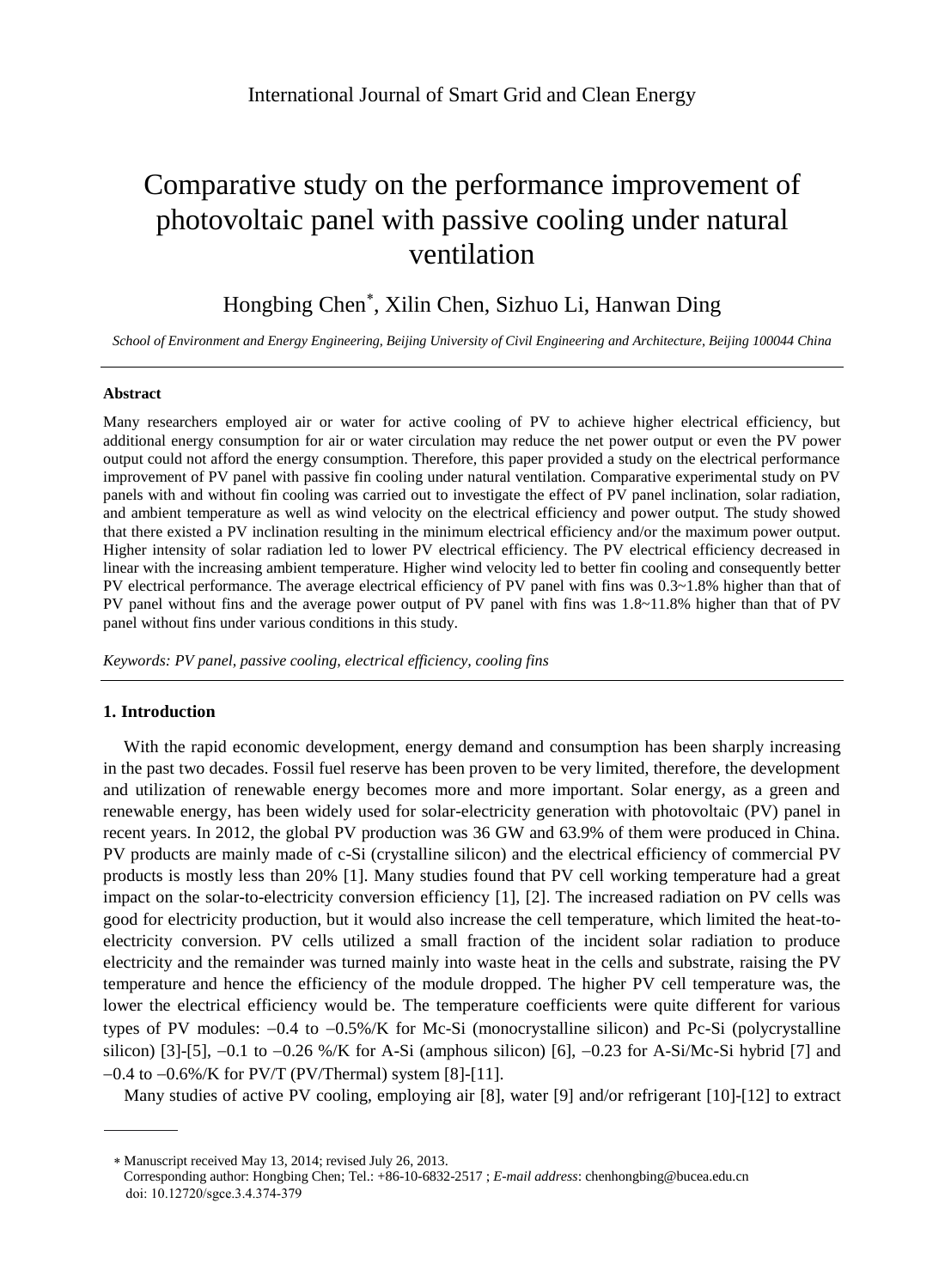heat from PV and combining PV panel with heat storage or heat pump for PV/T system, have been carried out to improve PV energy performance. But those systems consumed extra energy to drive the cooling fluid, and the improvement of net electricity production by active cooling was slight compared with the extra energy consumption for fan and pump. Passive cooling with no extra energy consumption could be an option to improve PV performance even the cooling effect and energy improvement could not be as good as expected. Therefore, this paper provided a study on the electrical performance of PV panel with passive fin cooling under natural ventilation.

## **2. Description of Testing Rig**

The PV panel (shown in Fig. 1) consisted of 36 PV cells, made of polycrystalline silicon. The total aperture area and PV cell area were  $0.865 \text{ m}^2$  and  $0.81 \text{ m}^2$ , respectively. For passive cooling, aluminum alloy sheet (0.8 mm thick) was made into the U-shape and L-shape units, acting as cooling fins of the PV panel, and those units were pasted evenly on the back of PV panel with good thermal-conductive glue under pressure control to provide a good contact between the PV panel and the cooling fins. This enabled a good heat transfer from the PV panel to the fins. Two PV panels, one with cooling fins and one without cooling fins, were developed for the investigation of electrical performance difference. Under the radiation of 1000 W/m<sup>2</sup> and the ambient temperature of 25  $^{\circ}$ C, the PV panel had an open circuit voltage of 21.55 V and a short circuit current of 6.55 A. The peak power output was 100 W with a reference electrical efficiency of 12.9%. The list of the testing devices was shown in Table 1.



Fig. 1. PV panels with and without cooling fins.

Table 1. List of testing devices

| Item | Device                                 | Ouantitv | Location                              |
|------|----------------------------------------|----------|---------------------------------------|
|      | Temperature sensor (Type 18B20, China) | 14       | PV panel                              |
|      | Pyranometer (TBO-2, China)             |          | The same tilt surface beside PV panel |
|      | Anemoscope (AVM-01, China)             |          | Beside the cooling fins               |
|      | Data logger (Agilent 34970A, USA)      |          | Indoor workbench                      |

Table 2. List of testing modes

| Mode | Radiation (W/m2)             | Wind velocity $(m/s)$ | Ambient temperature $(^{\circ}C)$ | PV inclination $(°)$ |
|------|------------------------------|-----------------------|-----------------------------------|----------------------|
|      | 437                          |                       |                                   | 30, 45, 60           |
|      | 500                          |                       | 43, 45, 46, 49, 50, 53            | 60                   |
|      | 483                          | ل دے دا               | 36                                | 60                   |
|      | 299, 331, 380, 414, 442, 483 |                       | 36                                | 60                   |

The testing was carried out at Beijing University of Civil Engineering and Architecture, China. The experimental rig was placed on the roof of Building No. 2 with PV panel exposed to sunshine directly not being in shade. PV panel inclination was controlled manually by regulating the holder at the back of PV panel. The pyranometer was mounted at the same tilt surface beside PV panel and changed the tilt angle together with PV panel to measure the solar radiation on the front surface of PV panel. Adhesive thermocouples were pasted on the front and back surface of PV panel and the cooling fins for monitoring temperature variation. The list of testing modes was shown in Table 2.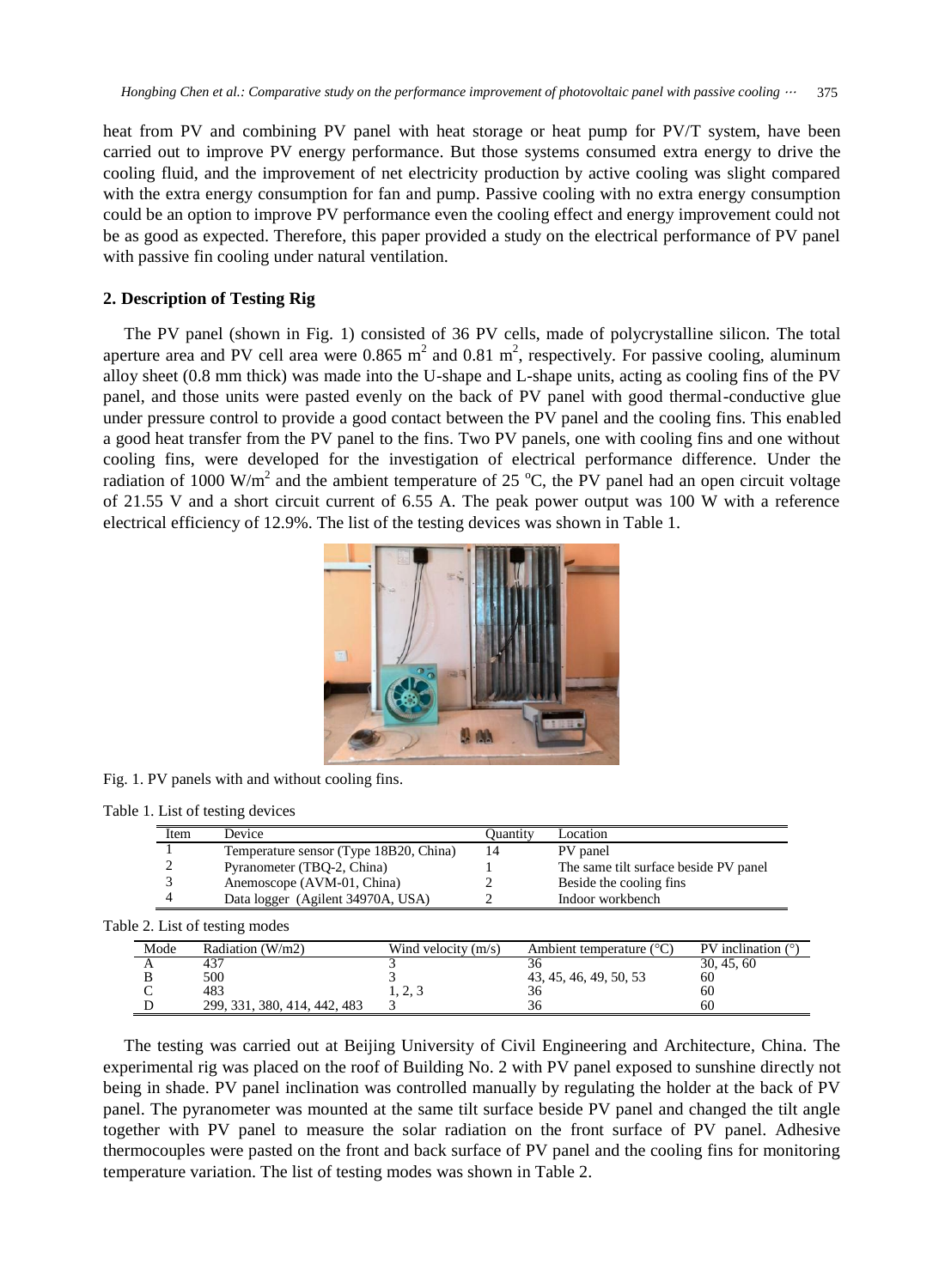#### **3. Results and Discussions**

## *3.1. Effect of PV panel inclination on electrical efficiency and power output*

The investigation on the effect of PV panel inclination on the electrical efficiency and power output was carried out based on the testing mode A. Fig. 2 showed the variation of PV electrical efficiency under different inclination of PV panel. It can be seen from Fig. 2 that the electrical efficiency decreased to the lowest point and then increased with the increasing PV panel inclination. For PV panel with fins, the electrical efficiency was 17.2% responding to the inclination of  $30^\circ$ . It decreased with the increasing inclination and reached  $16.1\%$  at the inclination of  $45^\circ$ . After that, the electrical efficiency turned to increase and reached  $16.9\%$  as the inclination increased to  $60^\circ$ . The average electrical efficiency was 16.8%. For PV panel without fins, the electrical efficiency was 16.1% responding to the inclination of 30°. It decreased with the increasing inclination and reached  $13.7\%$  at the inclination of  $45^\circ$ . After that, the electrical efficiency turned to increase and reached 16.8% as the inclination increased to  $60^{\circ}$ . The average electrical efficiency was 15.5%. The PV cooling fins led to an average efficiency increase by 1.3%.

Fig. 3 showed the variation of power output under different inclination of PV panel. It can be seen from Fig. 3 that the power output increased firstly and then decreased with the increasing PV panel inclination. For PV panel with fins, the power output was 59 W responding to the inclination of  $30^\circ$ . It increased with the increasing inclination and reached  $62 \text{ W}$  at the inclination of  $45^\circ$ . After that, the power output turned to decrease and reached  $58.1 \text{ W}$  as the inclination increased to  $60^{\circ}$ . The average power output was 59.7 W. For PV panel without fins, the power output was 55.2 W responding to the inclination of 30 $^{\circ}$ . It increased with the increasing inclination and reached 60.5 W at the inclination of 45 $^{\circ}$ . After that, the power output turned to decrease and reached  $58W$  as the inclination increased to  $60^\circ$ . The average power output was 57.9 W.



inclination.

inclination.

#### *3.2. Effect of ambient temperature on electrical efficiency and power output*

The investigation on the effect of ambient temperature on the electrical efficiency and power output was carried out based on the testing mode B. Since the tested PV panels were installed on the roof, the ambient temperature was higher than air temperature due to light reflection of roof. Fig. 4 showed the variation of PV electrical efficiency under different ambient temperatures. It can be seen from Fig. 4 that the efficiency decreased with the increasing ambient temperature. As the ambient temperature increased from 42.8 °C to 52.8 °C, the electrical efficiency decreased from 15.9% to 14.6% for PV panel with fins, while from 15.7% to 14.3% for PV panel without fins. The average electrical efficiency of PV panel with fins was 15.3%, which was 0.3% higher than that of PV panel without fins.

Fig. 5 showed the variation of power output under different ambient temperatures. It can be seen from Fig. 5 that the power output decreased with the increasing ambient temperature. As the ambient temperature increased from 42.8  $\degree$ C to 52.8  $\degree$ C, the power output decreased from 61.7 W to 59.6 W for PV panel with fins, while from 60.6 W to 58.7 W for PV panel without fins. The average power outputs of PV panel with and without fins were 60.7 W and 59.6 W respectively. The former was 1.8% higher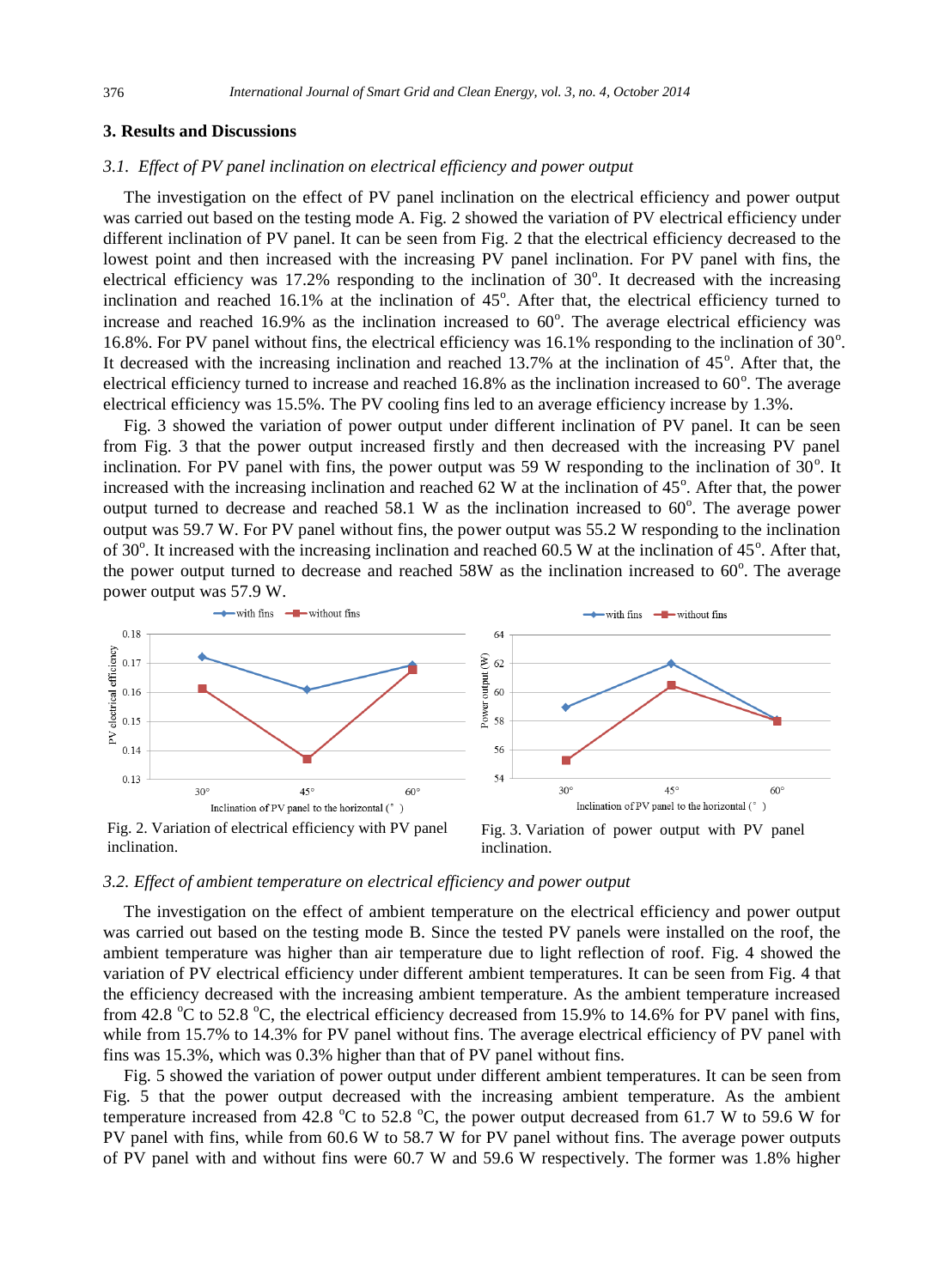than the latter.



#### *3.3. Effect of wind velocity on electrical efficiency and power output*

The investigation on the effect of wind velocity on the electrical efficiency and power output was carried out based on the testing mode C. Fig. 6 showed the variation of PV electrical efficiency under different wind velocities. Higher wind velocity led to better fin cooling and consequently better PV electrical performance. The electrical efficiencies were 17.7% and 15.1% for PV panel with and without fins respectively at the wind velocity of 1 m/s. As the wind velocity increased to 3 m/s, the efficiencies increased to 18.9% and 17.9% respectively. The average electrical efficiency of PV panel with fins was 1.8% higher than that of PV panel without fins.

Fig. 7 showed the variation of power output under different wind velocities. It can be seen from Fig. 7 that the power output increased in linear with the increasing wind velocity. The power outputs were 45.4 W and 39.3 W for PV panel with and without fins respectively at the wind velocity of 1 m/s. As the wind velocity increased to 3 m/s, the power outputs increased to 53.9 W and 49.6 W respectively. The average power outputs of PV panel with and without fins were 49.2 W and 44 W.



Fig. 6. Variation of electrical efficiency with wind velocity. Fig. 7. Variation of power output with wind velocity.

#### *3.4. Effect of solar radiation on electrical efficiency and power output*

The investigation on the effect of solar radiation on the electrical efficiency and power output was carried out based on the testing mode D. In order to investigate the effect of solar radiation instead of other factors, the tested data under the same ambient temperature and wind velocity but different solar at the same ambient temperature and wind velocity. Fig. 8 showed the variation of electrical efficiency under different solar radiation. It can be seen from Fig. 8 that the electrical efficiency decreased with the increasing solar radiation. As the solar radiation increased from 300 W/m<sup>2</sup> to 480 W/m<sup>2</sup>, the electrical efficiency decreased from 17.4% to 16.5% for PV panel with fins, while from 17.3% to 15.9% for PV panel without fins. The average electrical efficiencies of PV panel with and without fins were 17.2% and radiation were chosen for analysis. Obviously, the changing range of solar radiation was limited and small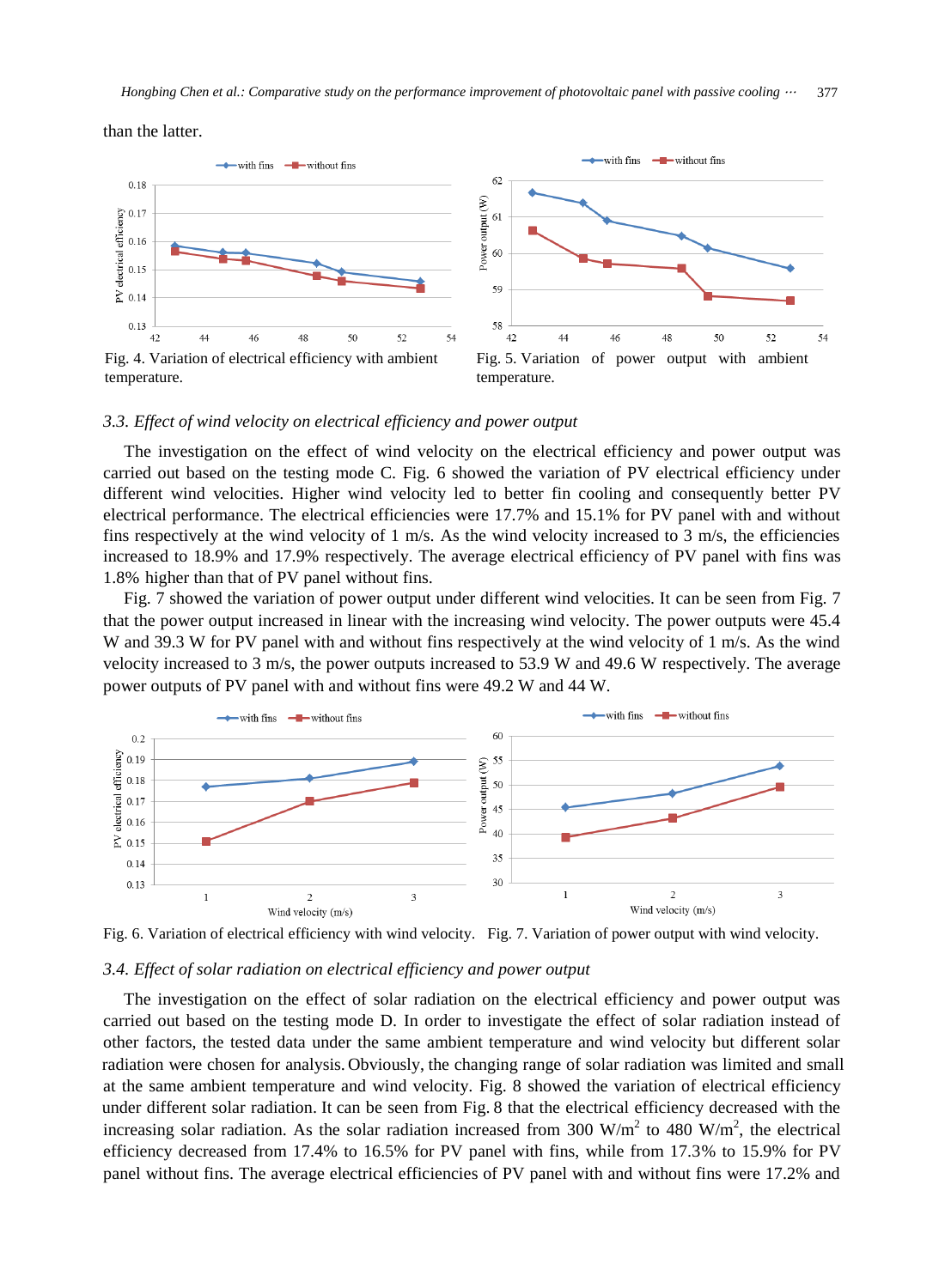16.7%, respectively.

Fig. 9 showed the variation of power output under different solar radiation. It can be seen from Fig. 9 that the power output increased with the increasing solar radiation. As the solar radiation increased from 300 W/m<sup>2</sup> to 480 W/m<sup>2</sup>, the power output increased from 40.4 W to 61.7 W for PV panel with fins, while from 40.2 W to 59.7 W for PV panel without fins. The average power output of PV panel with and without fins was 51.9 W and 50.7 W.



Fig. 8. Variation of electrical efficiency with solar radiation. Fig. 9. Variation of power output with solar radiation.

#### **4. Conclusions**

The paper presented an experimental study on the performance improvement of photovoltaic panel with passive cooling under natural ventilation. The rig of PV panel with cooling fins was constructed for the testing at the Beijing University of Civil Engineering and Architecture, China. Four testing modes were proposed to investigate the effect of PV panel inclination, solar radiation, and ambient temperature as well as wind velocity on the electrical efficiency and power output. The study could be concluded that:

- 1) The electrical efficiency decreased firstly and then increased with the increasing PV panel inclination. The power output increased firstly and then decreased with the increasing PV panel inclination. The average electrical efficiency and power output of PV panel with fins were 1.3% and 3.1% higher than that of PV panel without fins.
- 2) The electrical efficiency and power output decreased with the increasing ambient temperature. The average electrical efficiency and power output of PV panel with fins were 0.3% and 1.8% higher than that of PV panel without fins.
- 3) Higher wind velocity led to better fin cooling and consequently better PV electrical performance. The average electrical efficiency and power output of PV panel with fins were 1.8% and 11.8% higher than that of PV panel without fins.
- 4) The electrical efficiency decreased and the power output increased with the increasing solar radiation. The average electrical efficiency and power output of PV panel with fins were 0.7% and 2.4% higher than that of PV panel without fins.

#### **Acknowledgements**

The work of this paper is fully supported by Funding Project for New Star of Scientific and Technical Research of Beijing (2011029), The Importation and Development of High-Caliber Talents Project of Beijing Municipal Institutions (CIT&TCD201304067) and Beijing Municipal Key Lab of HVAC.

#### **References**

- [1] Skoplaki E, Palyvos JA. On the temperature dependence of photovoltaic module electrical performance: A review of efficiency/power correlations. *Solar Energy*, 2009; 83(5):614–624.
- [2] Assoa YB, Menezo C, Fraisse G, Yezou R, Brau J. Study of a new concept of photovoltaic-thermal hybrid collector. *Solar Energy*, 2007; 81(9):1132–1143.